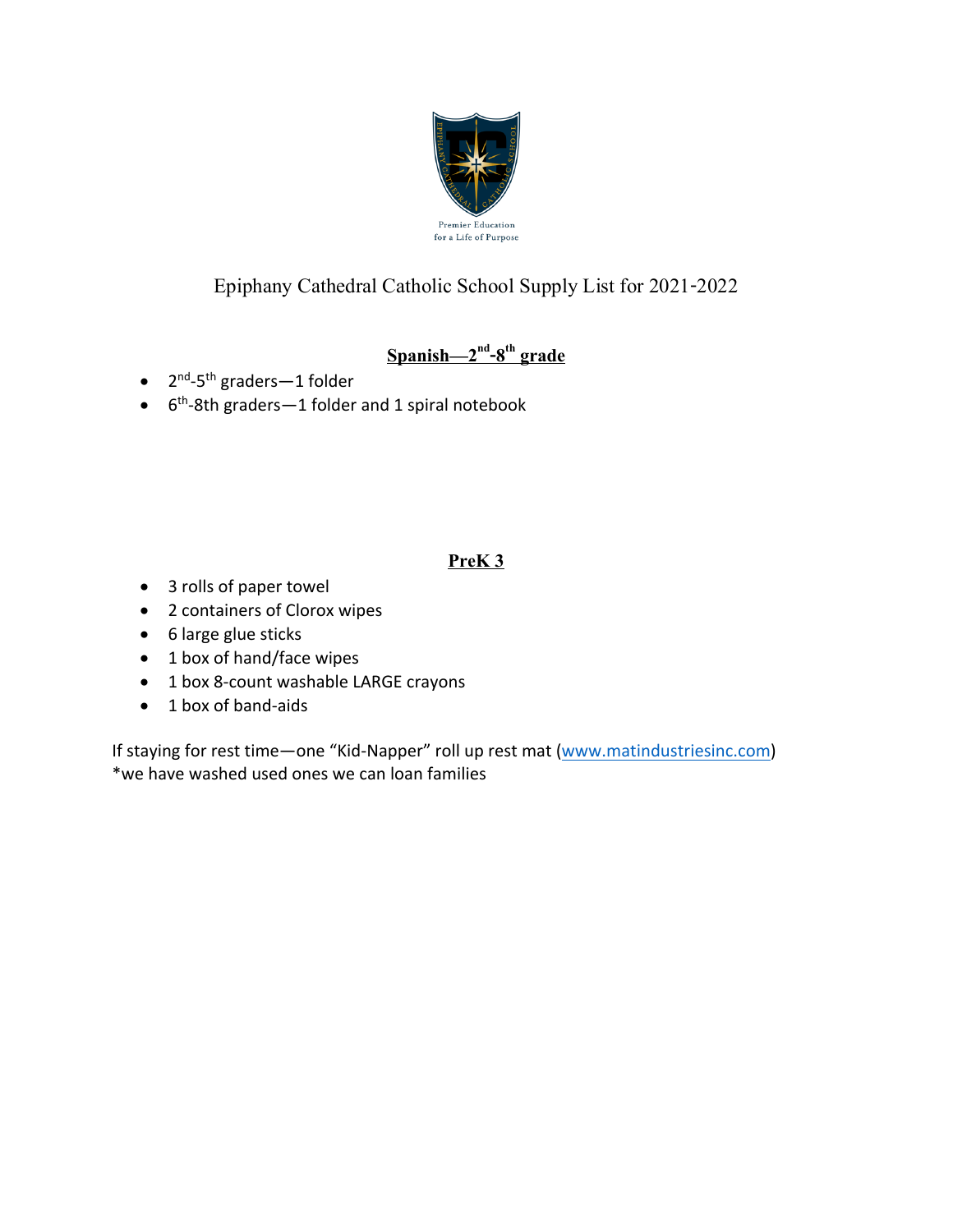

### **PreK 4/VPK**

- 1 roll of paper towels
- 2 containers of Clorox wipes
- 8-count LARGE washable crayons
- 1 box of band-aids
- 6 large glue sticks
- Bottle Elmer's glue
- Ziplock bags (you pick-a-size—gallon, quart, sandwich, or snack)

If staying for rest time, "Kid-napper" roll up mat (www.matindustriesinc.com) \*we have washed used ones we can loan families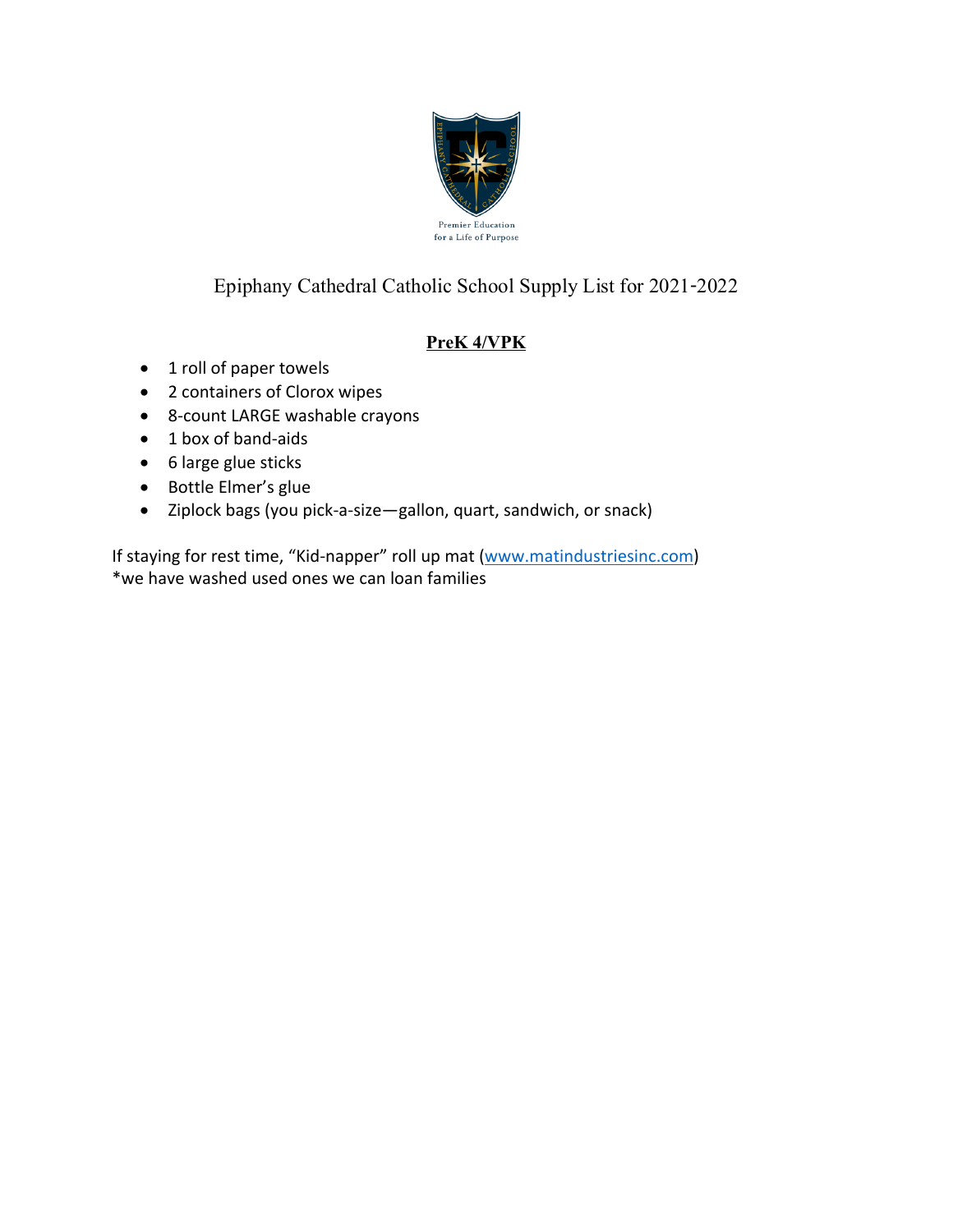

#### **Kindergarten**

- 1 pack White printer paper (Boys)
- 1 pack White Cardstock (girls)
- 4 boxes 24 count Crayola crayons
- **•** 1 pack Crayola colored pencils
- 1-8 set Crayola watercolors
- **•** 1 pack Expo markers
- 1 pack Crayola washable markers (Classic colors)
- 12-yellow #2 pencils sharpened (Ticonderoga brand)
- **•** 1 pink eraser
- **•** 1 Fiskars Scissors
- 2-6 pack glue sticks
- 1 pencil box
- 1 box gallon size Ziploc bags (girls)
- 1 box sandwich size Ziploc bags (boys)
- 1 roll paper towel
- 1 box of Kleenex
- 1 box baby wipes
- Headphones (no ear buds)
- Change of clothes in a bag labeled with your child's name
- Backpack (no wheels)
- Additional supplies may be required during the year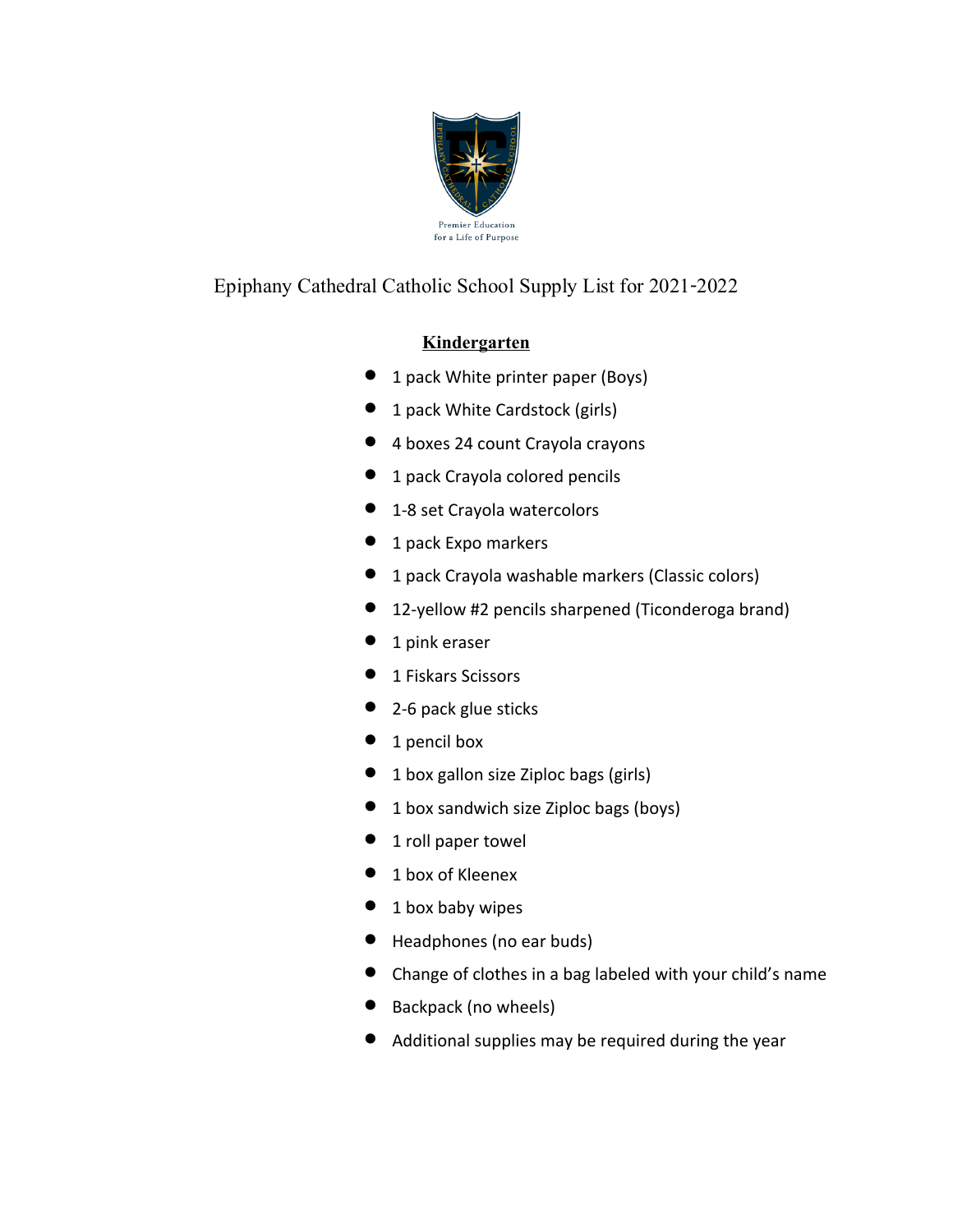

### **First Grade**

- 2 boxes 24-count crayons
- 2 large pink erasers
- 8 pack glue sticks
- Wet wipes
- 1 pack dry erase Expo markers and erasers
- 2 2-pocket folders
- Colored pencils
- 2 rolls of paper towel
- 24 pencils
- 1 pair of scissors
- 1 container of Clorox wipes
- 1 box tissues
- 1 pack Sharpie markers
- 1 box of gallon ziplock bags
- 1 box of sandwich ziplock bags
- 1 Primary journal Grades K-2 (place for picture and larger lines)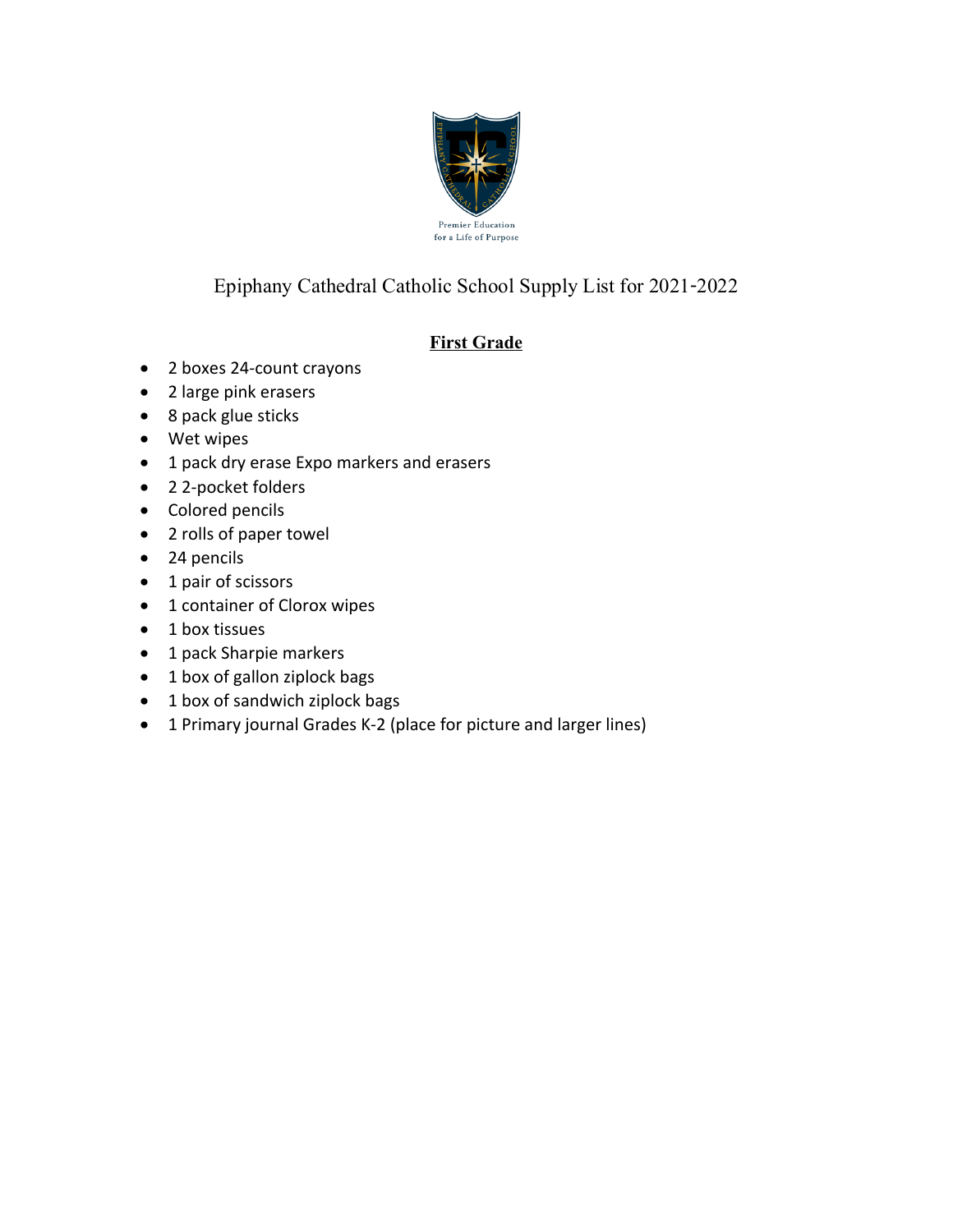

### **Second Grade**

- 2 plastic two-pocket folders
- 1 paper two-pocket folder (any solid color)
- 2 boxes 24-count crayons
- 12 Ticonderoga pencils
- 1 pencil/marker case (no boxes)
- 6 glue sticks
- Colored pencils
- Markers
- 1 K-2 primary journal (dashed lines with space for pictures)
- 1 pair of scissors
- 2 pink erasers
- 2 white board markers
- 2 containers of bleach wipes
- 2 rolls of paper towels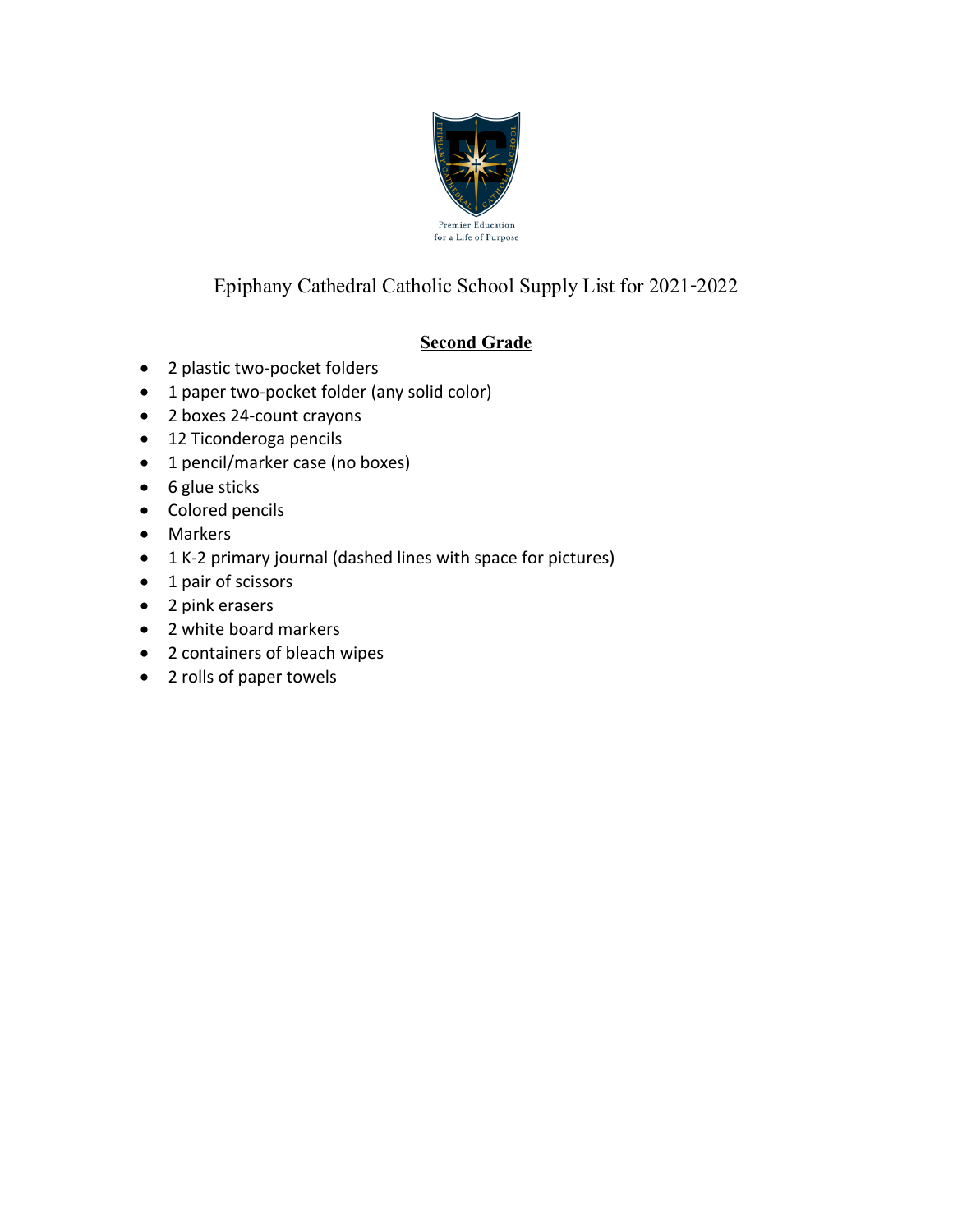

### **Third Grade**

- 2 folders
- 2 composition books (wide ruled)
- 1 notebook with no lines \*any color or design\* for a journal
- One ½ inch black binder with clear front pocket
- 1 pack crayons
- 1 pack colored pencils
- 2 expo markers for personal use
- 1 pack Ticonderoga pencils
- 1 handheld pencil sharpener with shaving holder (Bostic brand)
- Pencil box or pencil bag
- 2 pink erasers
- Child scissors
- 6 glue sticks
- 1 pair earbuds or earphones for classroom use (in a labeled ziplock bag)
- 1 backpack (no wheels)
- 2 containers Clorox wipes
- 1 box tissues
- 1 gallon or sandwich ziplock baggies
- 1 roll paper towel
- 1 package index cards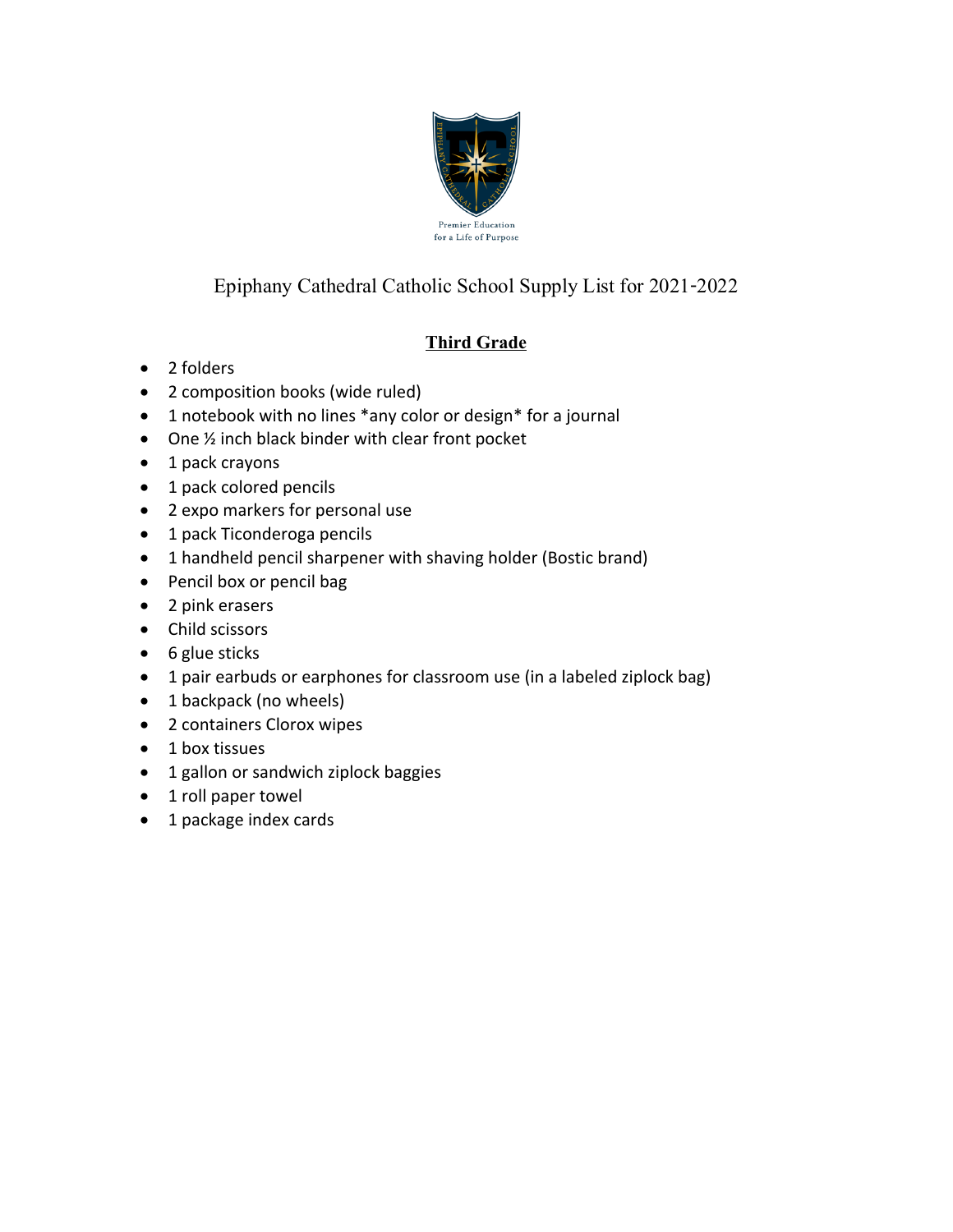

# **4 th and 5th Grades**

- 2 composition notebooks
- 1 pencil case
- Makers and colored pencils
- 1 pair student scissors
- 1 pair earbuds or headphones for classroom use (labeled in a zip lock bag)
- 1 backpack (no wheels)
- 1 package Expo markers (any size)
- 4 glue sticks
- 1 Elmer's liquid glue
- Erasable pens (blue and black ink)
- One ½ inch black binder with clear front pocket
- 12 #2 Ticonderoga pencils
- 2 pink erasers
- 1 box of tissues
- 1 roll paper towel
- 1 container disinfecting wipes
- 1-gallon Ziploc bag with student name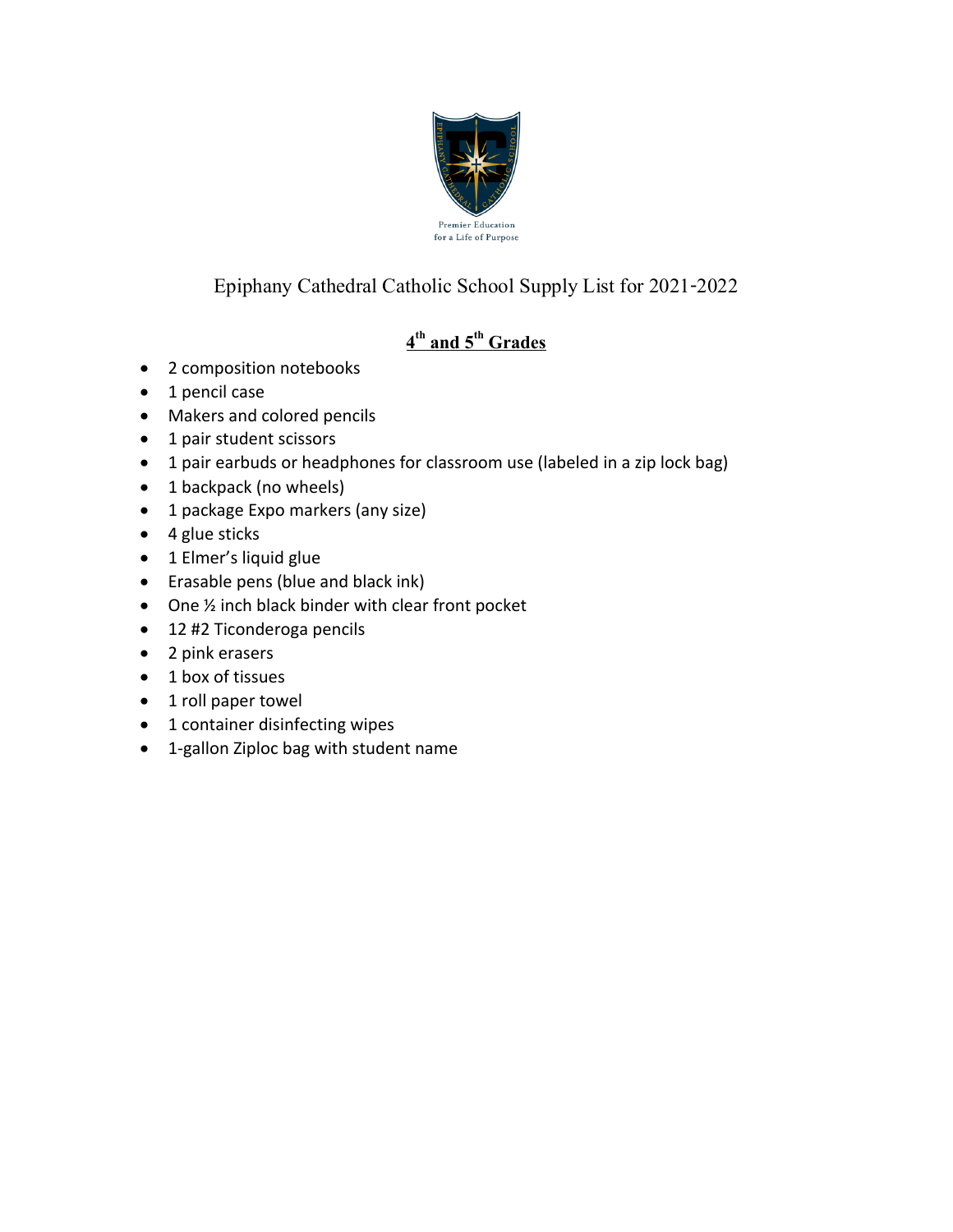

### **Middle School—Grades 6-8**

#### All Classes

- Pencil pouch
- Pencils
- Blue/black pens
- Pack of colored pencils
- Pack of colored pens
- Highlighters
- Loose leaf paper

Homeroom supplies

- 2 boxes of tissues $-7$ <sup>th</sup> grade only
- 1 roll of paper towel— $6<sup>th</sup>$  grade only

#### Math Supplies

- 1 folder with 3 prongs in the center
- 6<sup>th</sup> graders-2" RED 3-ringed binder
- 7th/8th graders—Texas Instruments 30XIIS Scientific Calculator or similar

### Science Supplies

- 2" BLUE 3-ringed binder
- Binder dividers (5 tabs or more)
- Composition notebook for Science Fair
- Loose leaf paper in binder

#### **Religion**

• 1" BLACK 3-ringed binder

Spanish

- Folder
- Notebook
- Loose leaf paper
- 3x5 index cards

#### Social Studies

• 2" PURPLE 3-ringed binder

#### Language Arts